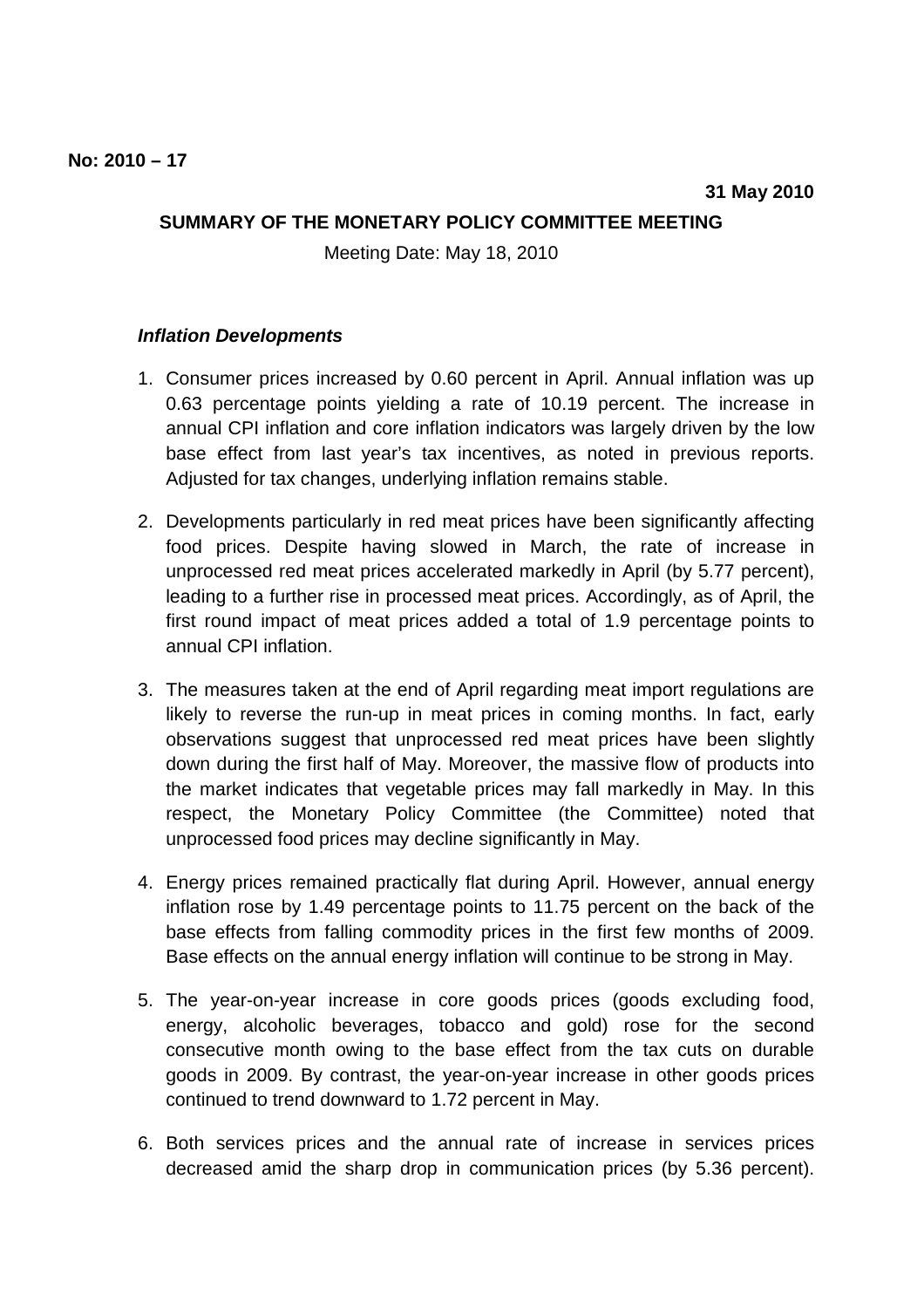Pursuant to the decision of the Information and Communication Technologies Authority, postpaid rates have been reduced, while prepaid plans are now quoted in Turkish lira terms, which led to a sizable decrease in mobile call rates during April. This brought services inflation down by about 0.9 percentage points. Meanwhile, soaring meat prices continued to weigh on catering prices, while annual rent inflation continued along a steady downtrend.

## **Factors Affecting Inflation**

- 7. Recent data suggest that the recovery in economic activity is ongoing. Industrial production grew by 0.9 percent month-on-month during March in seasonally adjusted terms. The industrial production index rose by 17.2 percent year-on-year during the first quarter of 2010, supporting the doubledigit growth forecast for the first quarter. April's capacity utilization data and other leading indicators point to further recovery in economic activity over the second quarter of 2010. Yet, with the waning of base effects, annual growth rates would gradually decline after the second quarter.
- 8. Domestic demand is following a stable growth trend. Countercyclical monetary and fiscal policies are having a more noticeable effect on domestic demand, with sectors more sensitive to domestic demand experiencing relatively stronger growth performances. Sectors with strong linkages to non-durable goods manufacturing and construction have been on the rebound. Commercial loan and employment data indicate that the recovery is more pronounced in the services sector, which is more sensitive to domestic demand, compared to the industrial sector.
- 9. Both the increase in labor compensation driven by employment growth and the favorable developments across credit markets are supporting the recovery in private consumption. The rise in consumption-related tax intakes as well as the production and import data for consumer goods indicates that private consumption demand continued to grow during the first quarter. The Committee noted that, after having declined during the second half of 2009 following the tax cut-driven massive first-half increase, domestic sales of automobiles were back on the rise in the first quarter of 2010. Recent data from consumer confidence indices, new order indices and domestic sales of automobiles suggest that consumption is likely to increase further in the second quarter.
- 10. Production and imports data for capital goods indicate that private investment demand continued to recover in the first quarter of 2010. According to the Business Tendency Survey, the investment sentiment continues to improve,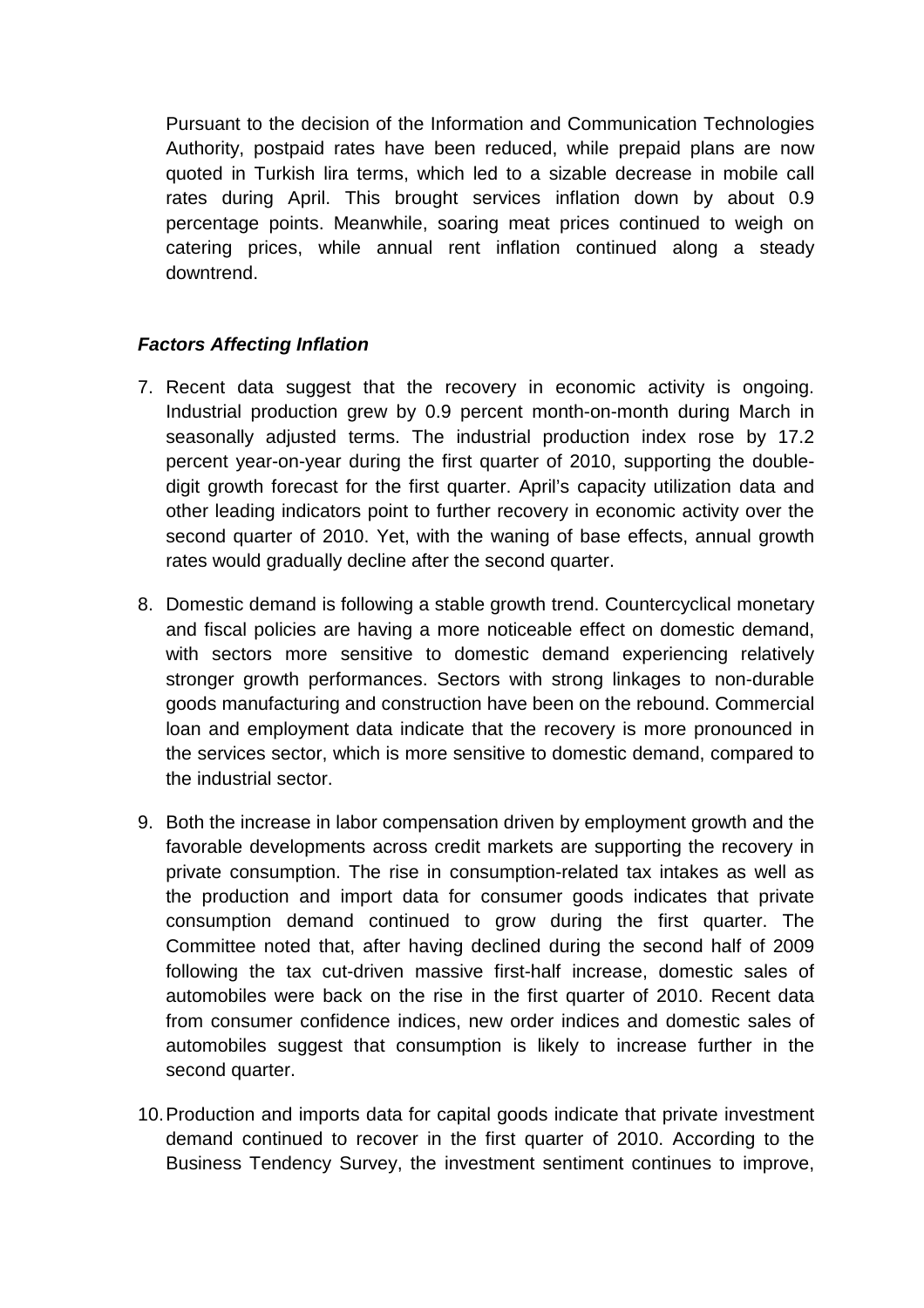while the Bank Loans' Tendency Survey reveals that the developments in the investment-driven loan demand has not made a negative contribution to the total business loan demand for the first time in a long while during the first quarter. Thus, investments are expected to grow moderately further in coming months. Yet, the global growth outlook continues to dampen economic activity, particularly in sectors that are relatively more sensitive to foreign demand, such as export-oriented industrial sectors and related services sectors. Therefore, given the weak global growth outlook, insufficient and uncertain aggregate demand is likely to restrain new investments in the manufacturing industry, while investment demand would remain below pre-crisis levels for some time.

- 11. Recent developments indicate that uncertainties regarding foreign demand would last for a long period. The export quantity index was down 2.1 percent year-on-year during the first quarter; yet, excluding gold, there is a gradual recovery in exports. The Committee emphasized that the growth outlook for export markets has not gained traction yet and the recovery in exports would be gradual, also noting that the exchange rate movements driven by ongoing concerns regarding the Euro area add to the uncertainties regarding foreign demand. Thus, despite the steady recovery in domestic demand, it would take a while before industrial capacity utilization rates return to pre-crisis levels.
- 12. Although employment conditions continue to improve, unemployment rates remain at high levels. Seasonally adjusted data indicate that non-farm employment continued to recover in the first quarter. Weak foreign demand continued to restrain industrial production, while non-farm employment surpassed pre-crisis levels on the back of the recovery in construction and services sectors. Nevertheless, the Committee indicated that the high level of unemployment rates compared to pre-crisis levels continue to contain pressures on unit labor costs.

## **Monetary Policy and Risks**

- 13. The Committee indicated that the effects of the countercyclical monetary and fiscal policy have been increasingly evident on domestic demand. Consumer confidence and employment conditions continue to improve, while the production in sectors that are sensitive to domestic demand is displaying a steady uptrend. This view is supported by the rapid increase in consumption goods imports and the relatively higher capacity utilization in domesticallyoriented manufacturing sectors.
- 14. Credit market developments also confirm that the recovery in domestic demand has been gaining traction. Historically low levels of bank lending rates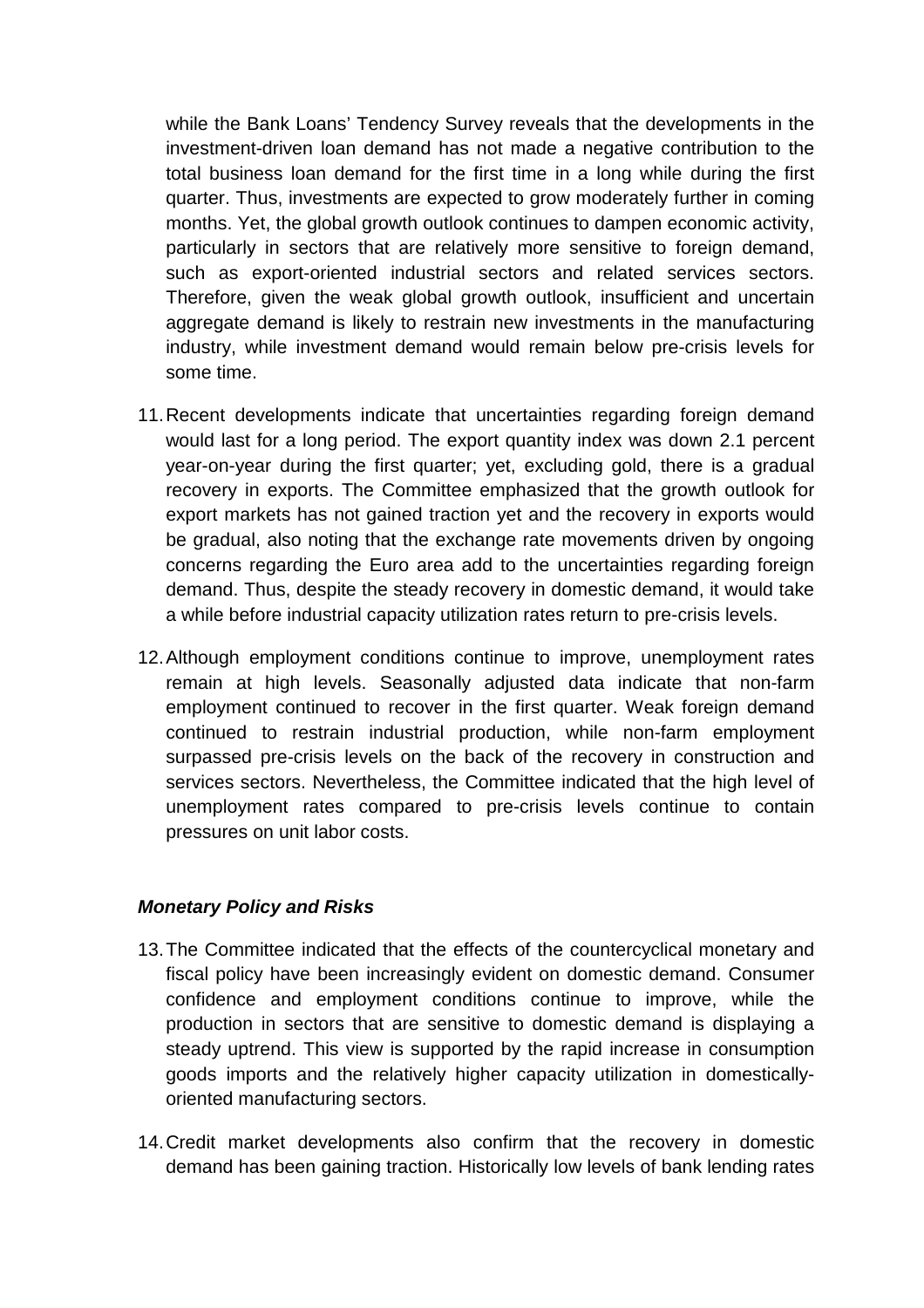and the gradually easing credit standards since the beginning of the year suggest that credit market conditions have been increasingly supportive of the recovery in domestic demand. Particularly, the fact that credit extended to small- and medium-sized enterprises has been recovering since the beginning of the year indicates that credit conditions have been normalizing. The Committee underscored that these favorable developments in credit markets are consistent with CBT's strategy of gradually withdrawing some of the countercyclical measures adopted during the global crisis.

- 15. The Committee stated that market liquidity conditions have evolved as envisaged, and therefore, conditions are appropriate to implement the first step of the technical rate adjustment described in the "Monetary Policy Exit Strategy" published on the  $14<sup>th</sup>$  of April 2010. The Committee observed that current one-week repo auctions rates were fluctuating around 7 percent. To eliminate such fluctuations, the Committee decided to start conducting oneweek repo auctions via quantity auction with fixed interest rate. In this respect, the one-week repo rate, which becomes the new policy rate, is set at 7 percent—50 basis points above the overnight borrowing rates, as indicated in the exit strategy document.
- 16. The Committee emphasized that the recovery in external demand has not gained traction despite the upswing in domestic demand. Heightened debt sustainability concerns in Greece and many other European countries have been increasing the downside risks regarding the recovery in Europe—our major trade partner. Moreover, the significant depreciation of the Euro has the potential to adversely affect the competitiveness of exports. Therefore, considering the lingering uncertainties regarding global economy, the Committee reiterated that it may be necessary to maintain policy rates at current levels for some time, and to keep them at low levels for a long period.
- 17. In sum, the Committee assessed that aggregate demand conditions are currently not exerting significant upside pressures on inflation. The rise in annual core inflation indicators during the last two months can be mainly attributed to the base effect stemming from the previous year's temporary tax cuts on durable consumption goods. The Committee stated that, excluding tax effects, there is no increase in the underlying inflation trend, and hence, core inflation would continue to remain at levels below the end-year target.
- 18. The forecast in the April Inflation Report envisaged that inflation would increase slightly during the second quarter, hover around 10 percent during the third quarter, and decline gradually starting from the fourth quarter as the impacts of the unprocessed food increases and tax hikes die out. Nevertheless, recent developments suggest that the expected downward correction in vegetable and fruit prices may materialize earlier than envisaged.